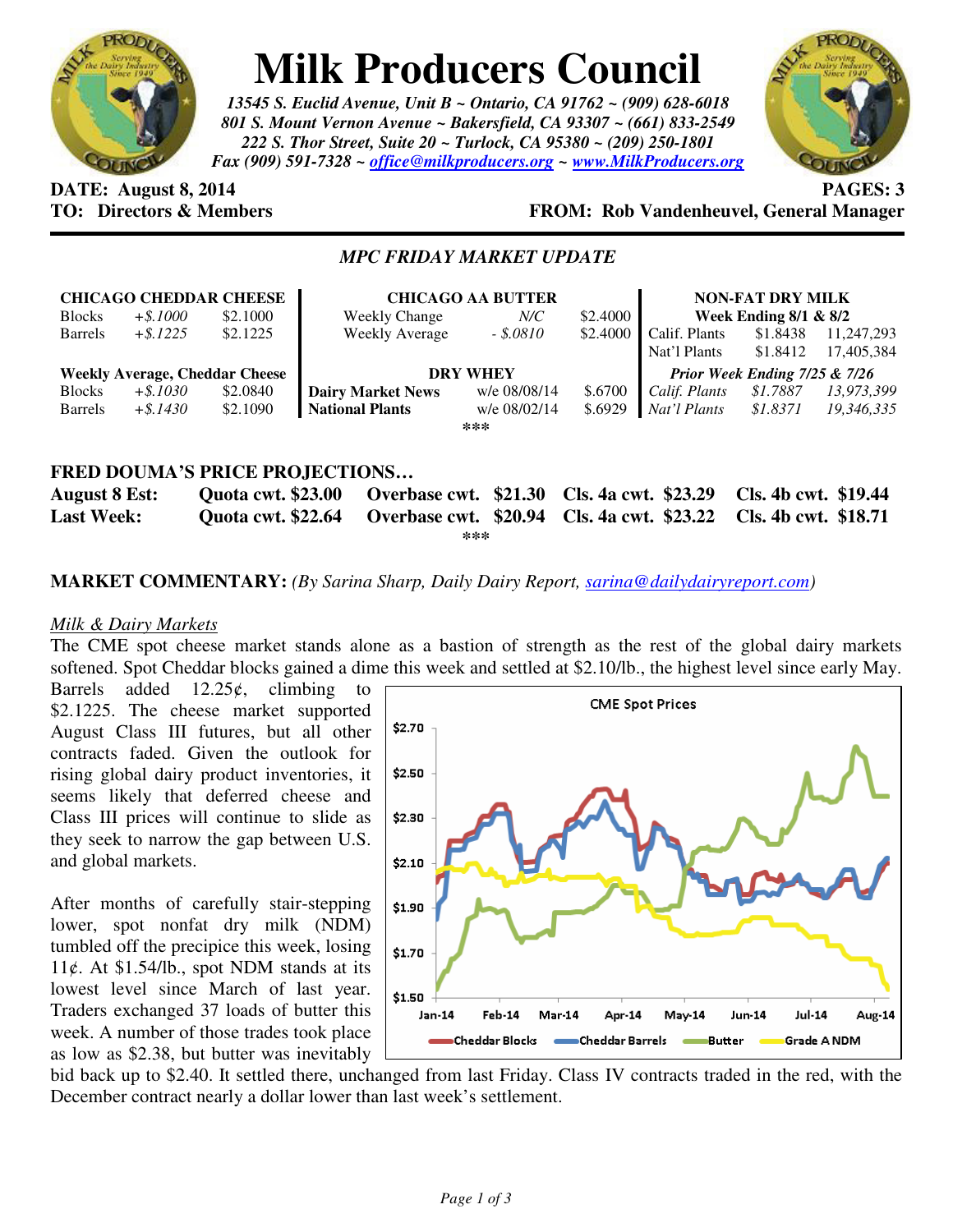Dairy product prices were sharply lower at the Global Dairy Trade (GDT) auction. The GDT index fell more steeply than anticipated, dropping 8.4%. All products except anhydrous milkfat traded lower than at the previous event. Butter fell 9.6% and Cheddar was 10.2% lower. Skim milk powder (SMP) and whole milk powder (WMP) lost 6.5% and 11.5%, respectively.

Despite the break in foreign and domestic milk powder prices, the California Weighted Average Price (CWAP) for NDM gained  $5.51¢$  in the week ending August 1. The CWAP now stands at \$1.8438/lb., near the National Dairy Product



Sales Report (NDPSR) price of \$1.8412. These prices, which influence a large part of the milk check, are considerably higher than the Western mostly range for NDM (\$1.62 to \$1.85) and the spot market (\$1.54). As the *Daily Dairy Report* noted this week, spot markets are signaling for a decline in milk powder production, but it



will be some time before that message is communicated through producers' milk checks. Indeed, *Dairy Market News* reports that condensed milk supplies are testing drier capacity in the Northeast, Mid-Atlantic and Midwest regions.

Last Friday, USDA's Dairy Products report showed a surprisingly small uptick in cheese production. But on Tuesday, USDA issued a correction, noting that it had failed to fully account for cheese output in Idaho. Thus, U.S. cheese production in June was 3.3% greater than last year, not 0.5% higher as reported last week.

The revised total represents the largest year-over-year gain in U.S. cheese output since October. Nonetheless, the nearby cheese markets shrugged off the combined pressures of the disappointing GDT auction and the news of stronger U.S. output.

The U.S. cheese and butter markets have proven resilient to outside pressures because demand is strong and buyers have had some difficulty securing supplies for immediate needs. U.S. dairy product exports flourished in the first half of the year, depleting inventories. Compared to the first six months of 2013, the U.S. increased exports of butter by 57%, cheese by 34%, NDM by 13% and whey by 8%.

NDM exports were record-large in June, reaching 134 million pounds, up 26% from last year. Mexico has emerged as an eager buyer of milk powder now that prices have fallen. U.S. sales of NDM to Mexico in